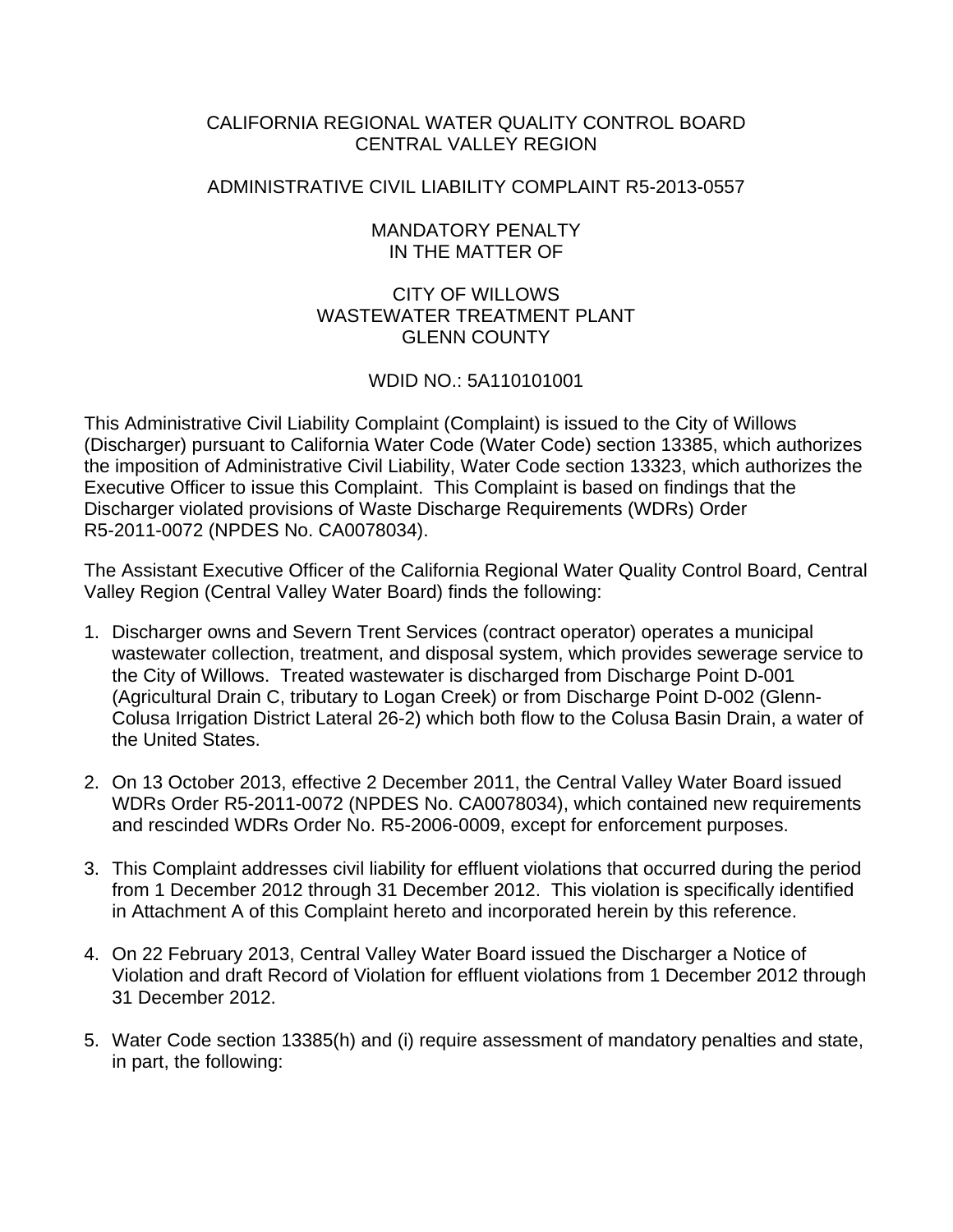Water Code section 13385(h)(1) states:

Notwithstanding any other provision of this division, and except as provided in subdivisions (j), (k), and (l), a mandatory minimum penalty of three thousand dollars (\$3,000) shall be assessed for each serious violation.

Water Code section 13385 (h)(2) states,

For the purposes of this section, a 'serious violation' means any waste discharge that violates the effluent limitations contained in the applicable waste discharge requirements for a Group II pollutant, as specified in Appendix A to Section 123.45 of Title 40 of the Code of Federal Regulations, by 20 percent or more or for a Group I pollutant, as specified in Appendix A to Section 123.45 of Title 40 of the Code of Federal Regulations, by 40 percent or more.

Water Code section 13385(i)(1) states

Notwithstanding any other provisions of this division, and except as provided in subdivisions (j), (k), and (l), a mandatory minimum penalty of three thousand dollars (\$3,000) shall be assessed for each violation whenever the person does any of the following four or more times in any period of six consecutive months, except that the requirements to assess the mandatory minimum penalty shall not be applicable to the first three violations.

- a) violates a waste discharge requirement effluent limitation;
- b) fails to file a report pursuant to California Water Code section 13260;
- c) files an incomplete report pursuant to California Water Code section 13260; or
- d) violates a toxicity effluent limitation contained in the applicable waste discharge pollutant-specific effluent limitations for toxic pollutants.
- 6. Water Code section 13323 states, in part:

Any executive officer of a regional board may issue a complaint to any person on whom administrative civil liability may be imposed pursuant to this article. The complaint shall allege the act or failure to act that constitutes a violation of law, the provision authorizing civil liability to be imposed pursuant to this article, and the proposed civil liability.

- 7. WDRs Order No. R5-2011-0072 Final Effluent Limitations IV.A.1. states, in part:
	- a. The Discharger shall maintain compliance with the following effluent limitations at Discharge Point No. D-001 and D-002, with compliance measured at Monitoring Locations as described in the Monitoring and Reporting Program:

| <b>Parameter</b>      | <b>Unit</b><br>s | <b>Effluent Limitation</b> |         |                |                |  |  |
|-----------------------|------------------|----------------------------|---------|----------------|----------------|--|--|
|                       |                  | Average                    | Average | Instantaneou   | Instantaneou   |  |  |
|                       |                  | <b>Monthly</b>             | Weekly  |                |                |  |  |
|                       |                  |                            |         | <b>Minimum</b> | <b>Maximum</b> |  |  |
| <b>Total Residual</b> |                  |                            |         | $0.02$ (1-hr   | $0.01$ (4-Day  |  |  |
| Chlorine              | mg/L             |                            |         | average)       | Average)       |  |  |

### **Table 6B. Final Effluent Limitations**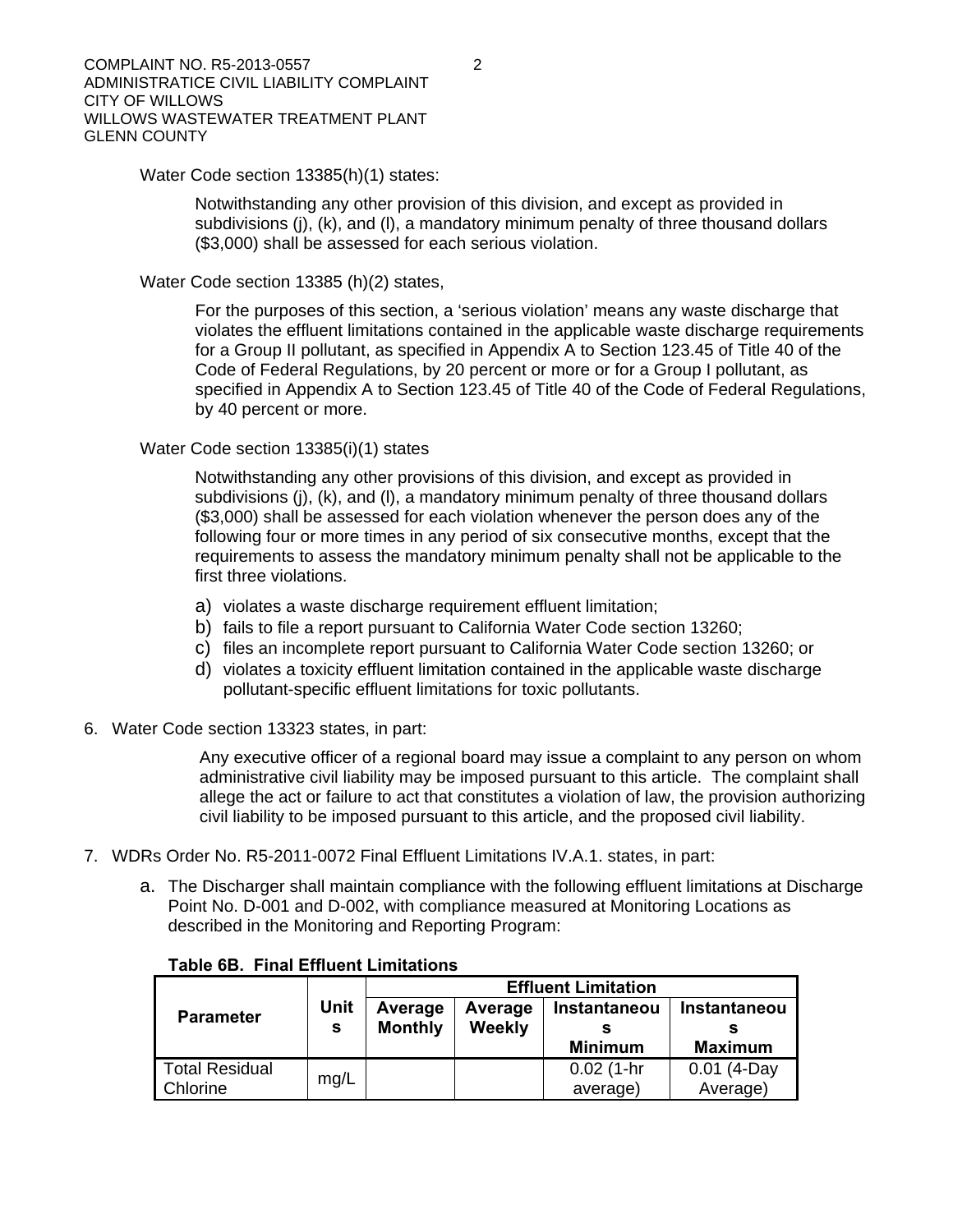- 8. According to the Discharger's self-monitoring reports, the Discharger committed one (1) serious Group II violation of the above effluent limitations contained in the WDRs Order R5-2011-0072, as shown in Attachment A. This violation is defined as serious because measured concentrations of Group II constituents exceeded maximum prescribed levels in the WDRs by 20 percent or more. The mandatory minimum penalty for this serious violation is **three thousand dollars (\$3,000)**.
- 9. The total amount of the mandatory penalties assessed for the alleged effluent violations is **three thousand dollars (\$3,000)**. As stated herein, a detailed list of the alleged effluent violation is included in Attachment A. This Complaint addresses administrative civil liability for violations that are specifically identified in Attachment A as subject to mandatory minimum penalties.
- 10. Issuance of this Administrative Civil Complaint to enforce CWC Division 7, Chapter 5.5 is exempt from provisions of the California Environmental Quality Act (Pub. Resources Code section 21000 et seq.), in accordance with California Code of Regulations, title 14, section 15321 subsection (a)(2).

# **THE CITY OF WILLOWS, WASTEWATER TREATMENT PLANT IS HEREBY GIVEN NOTICE THAT:**

- 1. The Executive Officer of the Central Valley Water Board proposes that the Discharger be assessed an Administrative Civil Liability in the amount of **three thousand dollars (\$3,000)**.
- 2. A hearing on this matter will be conducted at the Central Valley Water Board meeting scheduled **on 5/6 December 2013**, unless either of the following occurs **by 7 October 2013**:
	- a) The Discharger waives the hearing by completing the attached form (checking off the box next to Option #1) and returning it to the Central Valley Water Board, along with payment for the proposed civil liability of **three thousand dollars (\$3,000)**; or
	- b) The Central Valley Water Board agrees to postpone any necessary hearing after the Discharger requests to engage in settlement discussions by checking off the box next to Option #2 on the attached form, and returns it to the Board along with a letter describing the issues to be discussed; or
	- c) The Central Valley Water Board agrees to postpone any necessary hearing after the Discharger requests a delay by checking off the box next to Option #3 on the attached form, and returns it to the Board along with a letter describing the issues to be discussed.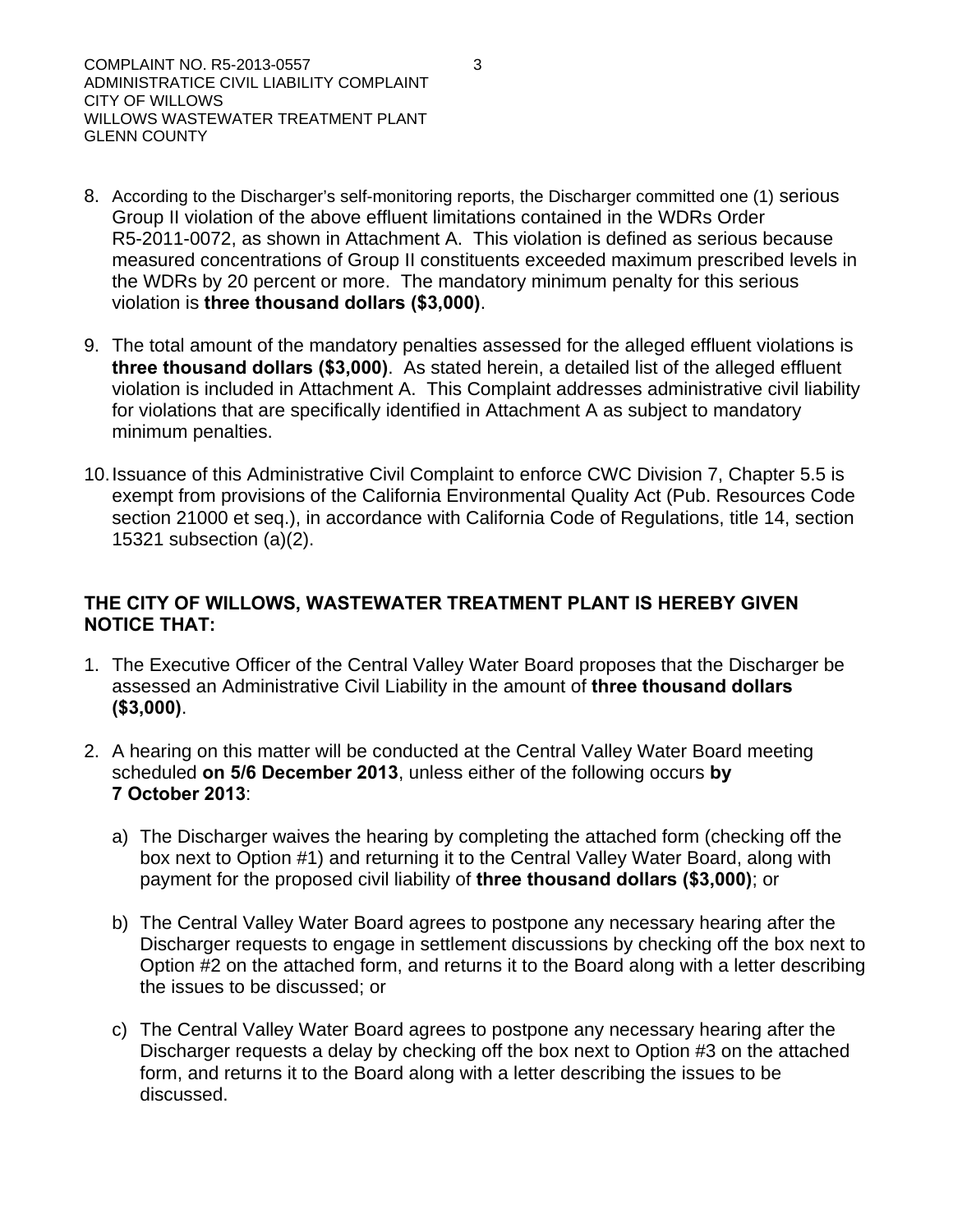- 3. If a hearing on this matter is conducted, the Central Valley Water Board will consider whether to affirm, reject, or modify the proposed Administrative Civil Liability, or whether to refer the matter to the Attorney General for recovery of judicial civil liability.
- 4. If this matter proceeds to hearing, the Executive Officer reserves the right to amend the proposed amount of civil liability to conform to the evidence presented, including but not limited to, increasing the proposed amount to account for the costs of enforcement (including staff, legal and expert witness costs) incurred after the date of the issuance of this Complaint through completion of the hearing.

Signed by Clint Snyder for PAMELA C. CREEDON, Executive Officer

6 September 2013

(date)

Attachment A: Record of Violations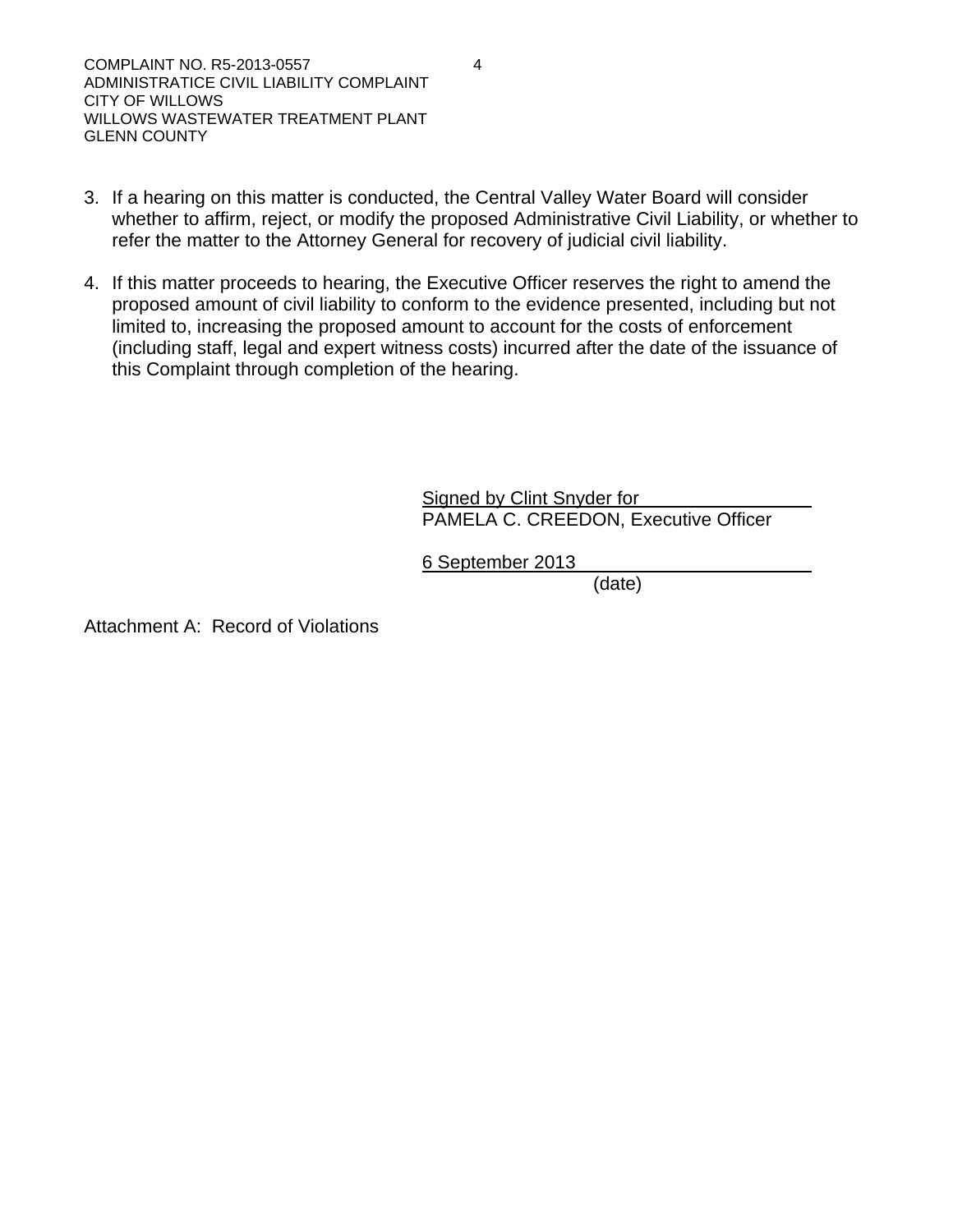#### **WAIVER FORM FOR ADMINISTRATIVE CIVIL LIABILITY COMPLAINT**

By signing this waiver, I affirm and acknowledge the following:

I am duly authorized to represent the City of Willows (Discharger) in connection with Administrative Civil Liability Complaint **R5-2013-0557 (**Complaint). I am informed that California Water Code section 13323, subdivision (b), states that, "a hearing before the regional board shall be conducted within 90 days after the party has been served. The person who has been issued a complaint may waive the right to a hearing."

### **□** *(OPTION 1: Check here if the Discharger waives the hearing requirement and will pay in full.)*

- a. I hereby waive any right the Discharger may have to a hearing before the Central Valley Water Board.
- b. I certify that the Discharger will remit payment for the proposed civil liability in the full amount of **three thousand dollars (\$3,000)** by check that references "ACL Complaint **R5-2013-0557**" made payable to the *State Water Pollution Cleanup and Abatement Account*. Payment must be received by the Central Valley Water Board by **7 October 2013.**
- c. I understand the payment of the above amount constitutes a proposed settlement of the Complaint, and that any settlement will not become final until after a 30-day public notice and comment period. Should the Central Valley Water Board receive significant new information or comments during this comment period, the Central Valley Water Board's Executive Officer may withdraw the complaint, return payment, and issue a new complaint. I also understand that approval of the settlement will result in the Discharger having waived the right to contest the allegations in the Complaint and the imposition of civil liability.
- d. I understand that payment of the above amount is not a substitute for compliance with applicable laws and that continuing violations of the type alleged in the Complaint may subject the Discharger to further enforcement, including additional civil liability.
- **□** *(OPTION 2: Check here if the Discharger waives the 90-day hearing requirement in order to engage in settlement discussions***.)** I hereby waive any right the Discharger may have to a hearing before the Central Valley Water Board within 90 days after service of the complaint, but I reserve the ability to request a hearing in the future. I certify that the Discharger will promptly engage the Central Valley Water Board Prosecution Team in settlement discussions to attempt to resolve the outstanding violation(s). By checking this box, the Discharger requests that the Central Valley Water Board delay the hearing so that the Discharger and the Prosecution Team can discuss settlement. It remains within the discretion of the Central Valley Water Board to agree to delay the hearing. Any proposed settlement is subject to the conditions described above under "Option 1."
- **□** *(OPTION 3: Check here if the Discharger waives the 90-day hearing requirement in order to extend the hearing date and/or hearing deadlines. Attach a separate sheet with the amount of additional time requested and the rationale.)* I hereby waive any right the Discharger may have to a hearing before the Central Valley Water Board within 90 days after service of the complaint. By checking this box, the Discharger requests that the Central Valley Water Board delay the hearing and/or hearing deadlines so that the Discharger may have additional time to prepare for the hearing. It remains within the discretion of the Central Valley Water Board to approve the extension.

(Print Name and Title)

(Signature)

(Date)